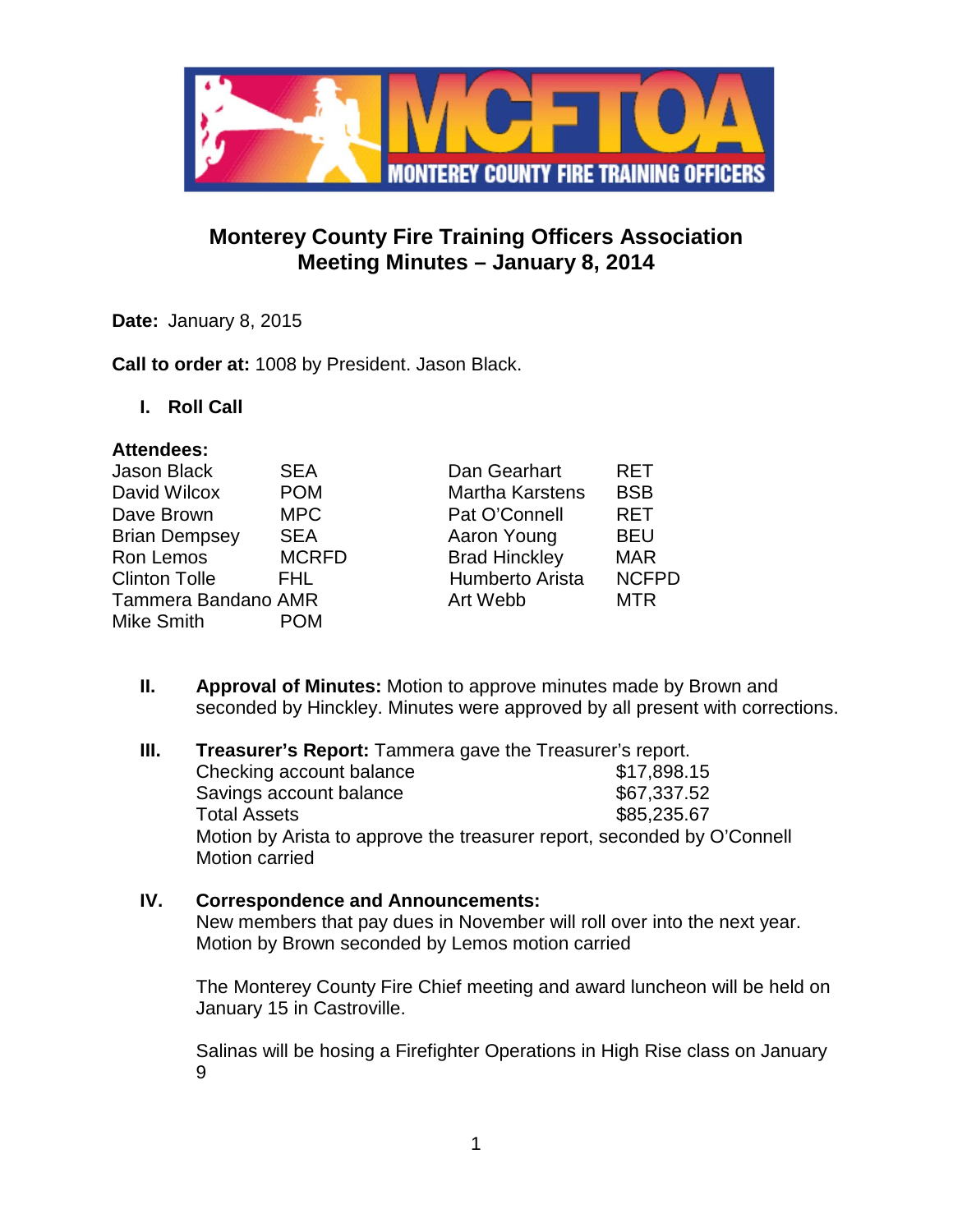

MPC will have a EMT re-cert class January 10,11,17,18 cost \$42.00

Monterey Peninsula Regional Emergency Operations Center will be having ICS 300 class on January 28, 29

All classes are posted on MCFTOA website

# **V. Committee Reports:**

**A. Chiefs Meeting** – Chief Dempsey said

- **B. Wildland Committee –** Gearhart said the dates for wildland school are set for June 2,4,6 one being a weekend day. We will be holding a wildland meeting before TO's meeting at 8:30 am. Please let Dan know if you or anyone from your Department is interested in filling any overhead position.
- **C. Fire Library** No report
- **D. Programs/Training Classes** Marina is working on a SAREX training in 2015 could be in June 7-12 Brad Hinckley will have more to follow.

Pom Fire will be hosting a Forcible entry class and a Truck Academy classes will post dates on TO's website.

**E. Website** continues to gain interest. 43.5 hits per day. This has gone up the last few months. Some revisions to the sites have helped this increase. Looking to update the look of the site in the next few months. Facebook had 15 like the last month.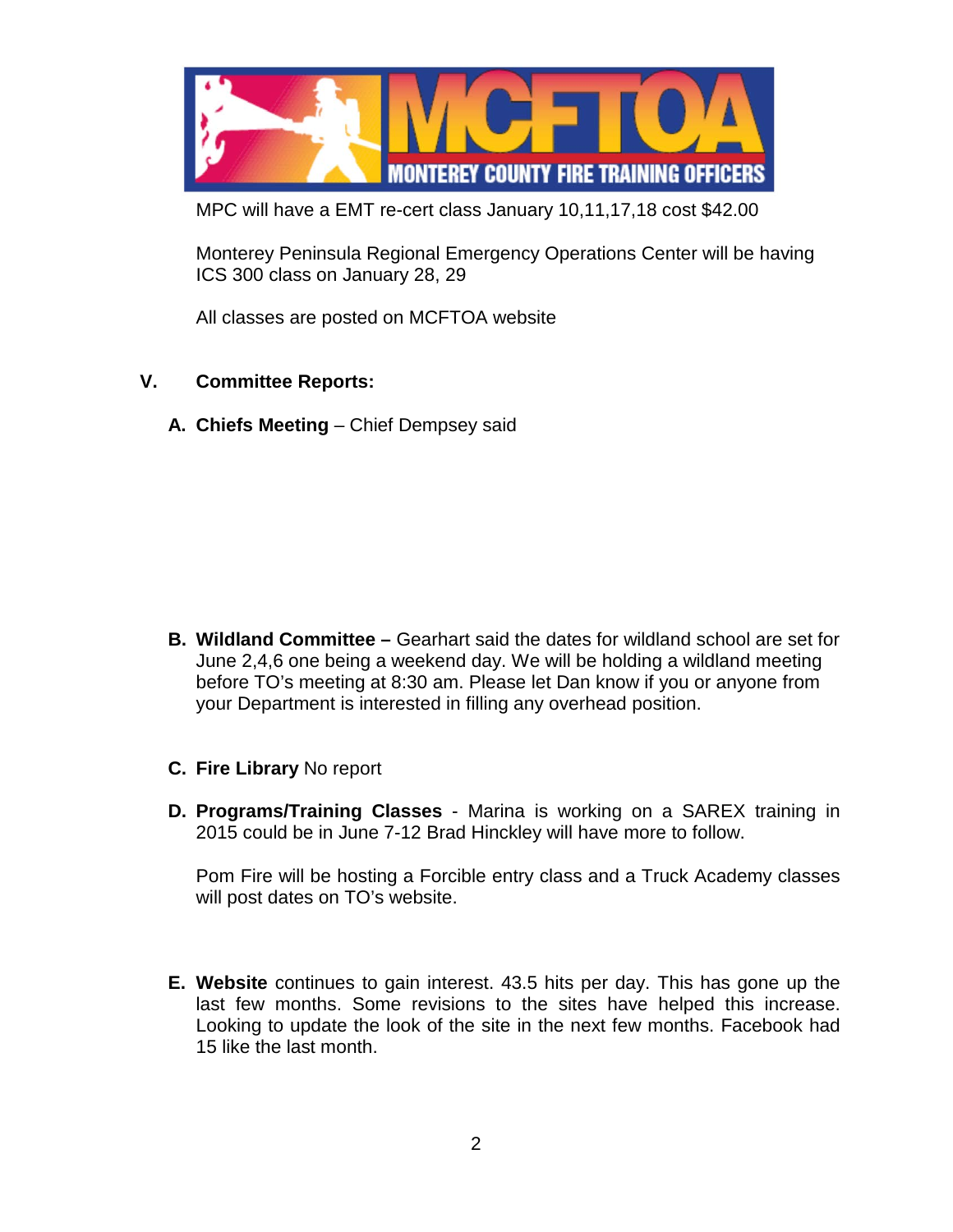

**F. Fire Academy** Dave Brown said that the Academy has started with 32 student lost one after orientation night. Thanks for those who showed up for the last academy graduation.

Paramedic class is going well with 17 students. Hope to see more interest for future classes.

Dave Brown is going to look for support to move forward on a new site for MPC.

- **G. Countywide drills:** Salinas Fire will be hosting a County wide movement drill on January 24 President Jason Black working with Ops to follow County policy.
- **H. Challenge coin –** Black and O'Connell working on design.
- **VI. Old Business-** Ron Lemos gave update on trailer that Deano Lindsey has been working on. Deano has purchased tables and chairs so he can build mounting brackets to hold them down. Will try to bring trailer to next TO's meeting to make a decision on logo for side of trailer.

#### **VII. Good of the Order**

Flash trailer has been acquired by POM. Big Sur Fire Thanks for Coffee and donuts

MCRFD would like to thank all the Fire department for sending engines and water tenders for the structure fires we had in December.

Cal Fire wanted to thank Monterey and Seaside Fire for participating in drills.

Fort Hunter Liggett will be hiring 11 Firefighter

POM will be hiring 2 Firefighter this year

# **VIII. Adjournment** Meeting adjourned at 12:10

Next Meeting February 11 2015. MPC Public Safety Training Center 2642 Colonel Durham Street Seaside, CA. 93955